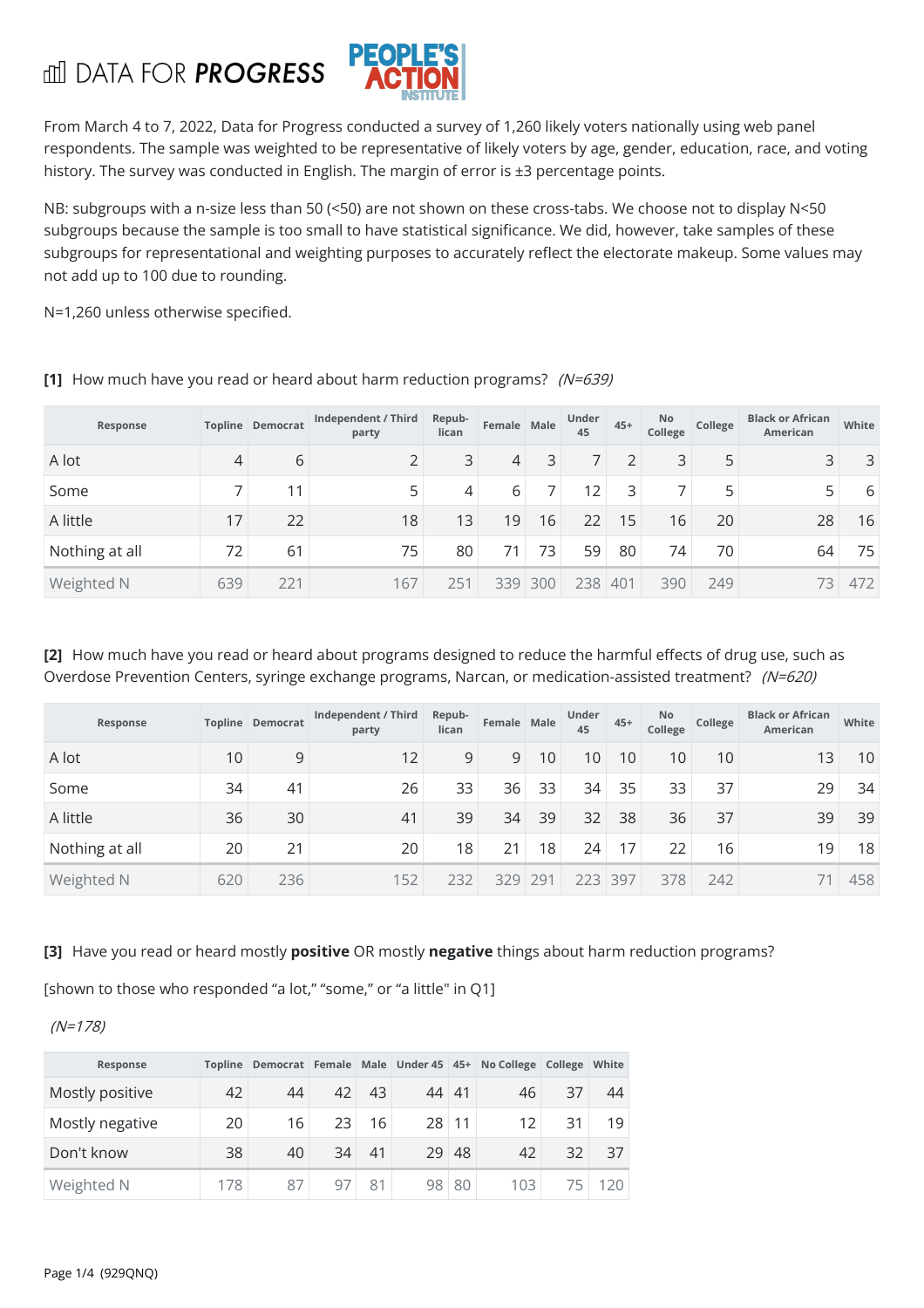**[4]** Have you read or heard mostly **positive** OR mostly **negative** things about programs designed to reduce the harmful effects of drug use, such as Overdose Prevention Centers, syringe exchange programs, Narcan, or medication-assisted treatment?

[shown to those who responded "a lot," "some," or "a little" in Q2]

(N=498)

| Response        |     |     | Topline Democrat Independent / Third party Republican Female Male Under 45 45+ |         |                 |                 |    |         | No College College White |      |     |
|-----------------|-----|-----|--------------------------------------------------------------------------------|---------|-----------------|-----------------|----|---------|--------------------------|------|-----|
| Mostly positive | 60  | 74  | 61                                                                             | 47      | 61              | 60              | 58 | 62      | 59                       | 63   | 60  |
| Mostly negative | 19  |     | 18                                                                             | 31      | 19 <sub>1</sub> | 18 <sup>1</sup> | 20 | 18      |                          |      | 20  |
| Don't know      | 21  | 19  | 20                                                                             | 23      | 19              | 22              | 22 | 20      | 24                       | 16   | 20  |
| Weighted N      | 498 | 188 | 121                                                                            | $190 +$ | 261             | 238             |    | 169 329 | 295                      | 203. | 377 |

**[5]** Have you or someone close to you ever experienced addiction and/or a drug overdose? Select all that apply.

— Yes, I have personally experienced addiction or drug overdose

| Response     |      | <b>Topline Democrat</b> | Independent /<br><b>Third party</b> | Repub-<br>lican | Female Male |                | Under<br>45 | $45+$ | No<br>College | College  | <b>Black or</b><br>African<br>American | <b>Hispanic</b><br>or<br>Latino/a | White |
|--------------|------|-------------------------|-------------------------------------|-----------------|-------------|----------------|-------------|-------|---------------|----------|----------------------------------------|-----------------------------------|-------|
| Selected     |      | 8                       |                                     |                 | 6           | q              | 10          | 6     | 9             | $\Delta$ |                                        | 10 <sup>°</sup>                   |       |
| Not Selected | 93   | 92                      | 95                                  | 93              | 94          | Q <sub>1</sub> | 90          | 94    | 91            | 96       | 95                                     | 90                                | 93    |
| Weighted N   | ,260 | 455                     | 319                                 | 486             |             | 668 592        | 459 801     |       | 768           | 492      | 143                                    | 106                               | 931   |

**[6]** Have you or someone close to you ever experienced addiction and/or a drug overdose? Select all that apply.

— Yes, someone close to me has experienced addiction or drug overdose

| Response     |      | <b>Topline Democrat</b> | Independent /<br><b>Third party</b> | Repub-<br>lican | Female Male |         | <b>Under</b><br>45 | $45+$ | <b>No</b><br>College | College | <b>Black or</b><br>African<br><b>American</b> | <b>Hispanic</b><br>or<br>Latino/a | White |
|--------------|------|-------------------------|-------------------------------------|-----------------|-------------|---------|--------------------|-------|----------------------|---------|-----------------------------------------------|-----------------------------------|-------|
| Selected     | 38   | 34                      | 43                                  | 38              | 42          | 33      | 37                 | 38    | 39                   | 37      | 38                                            | 21                                | 40    |
| Not Selected | 62   | 66                      | 57                                  | 62              | 58          | 67      | 63                 | 62    | 61                   | 63      | 62                                            | 79                                | 60    |
| Weighted N   | ,260 | 455                     | 319                                 | 486             |             | 668 592 | 459                | 801   | 768                  | 492     | 143                                           | 106                               | 931   |

**[7]** Have you or someone close to you ever experienced addiction and/or a drug overdose? Select all that apply.

— No, neither I nor anyone close to me has experienced addiction or drug overdose

| Response     | <b>Topline</b> | Democrat | Independent /<br>Third party | Repub-<br>lican | Female Male |         | <b>Under</b><br>45 | $45+$ | <b>No</b><br>College | College | <b>Black or</b><br>African<br><b>American</b> | <b>Hispanic</b><br>or<br>Latino/a | White |
|--------------|----------------|----------|------------------------------|-----------------|-------------|---------|--------------------|-------|----------------------|---------|-----------------------------------------------|-----------------------------------|-------|
| Selected     | 57             | 59       | 54                           | 56              | 54          | 60      | 55                 | 58    | 55                   | 61      | 58                                            | 70                                | 54    |
| Not Selected | 43             | 41       | 46                           | 44              | 46          | 40      | 45                 | 42    | 45                   | 39      | 42                                            | 30                                | 46    |
| Weighted N   | ,260           | 455      | 319                          | 486             |             | 668 592 | 459                | 801   | 768                  | 492     | 143                                           | 106                               | 931   |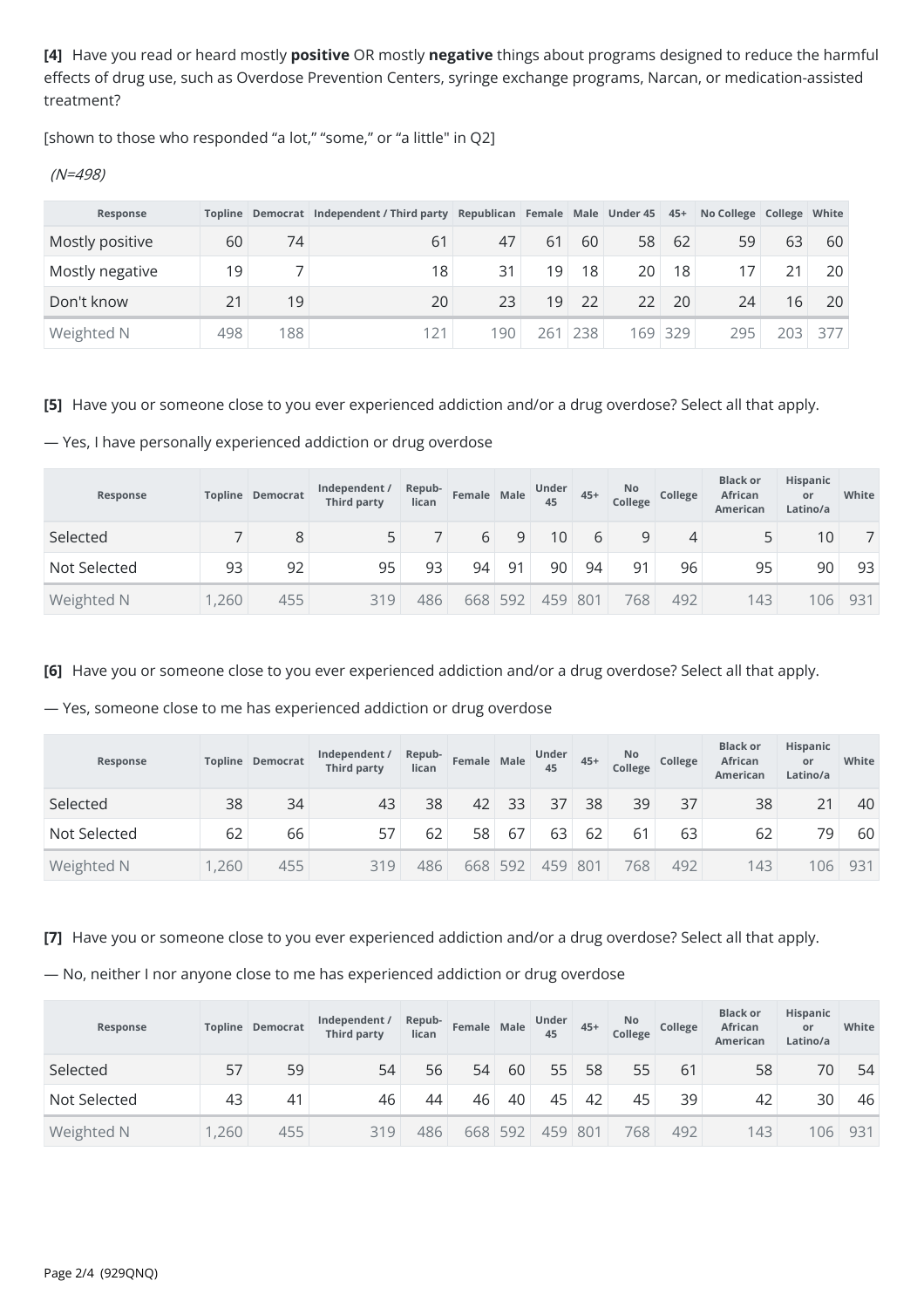**[8]** Some lawmakers are considering opening Overdose Prevention Centers. These centers offer sterile supplies and controlled settings for people to use pre-obtained drugs under the supervision of trained professionals who can intervene in case of an overdose or another medical event, link people to counseling, and provide referrals to health and social services, including drug treatment.

| Response               |       | <b>Topline Democrat</b> | Independent /<br><b>Third party</b> | Repub-<br>lican | Female Male |       | Under<br>45 | $45+$ | No<br>College | College | <b>Black or</b><br>African<br>American | Hispanic<br>or<br>Latino/a | White |
|------------------------|-------|-------------------------|-------------------------------------|-----------------|-------------|-------|-------------|-------|---------------|---------|----------------------------------------|----------------------------|-------|
| Strongly support       | 29    | 42                      | 29                                  | 17              | 29          | 30    | 36          | 25    | 30            | 28      | 30                                     | 47                         | 27    |
| Somewhat support       | 35    | 39                      | 33                                  | 32              | 36          | 34    | 34          | 35    | 33            | 38      | 37                                     | 29                         | 34    |
| Somewhat oppose        | 13    | 9                       | 15                                  | 16              | 13          | 13    | 13          | 14    | 15            | 12      | 15                                     | 10                         | 14    |
| Strongly oppose        | 18    | 5                       | 16                                  | 31              | 17          | 19    | 13          | 21    | 17            | 19      | 14                                     | 7                          | 20    |
| Don't know             | 5     | 4                       | 7                                   | 4               | 5           | 5     | 4           | 5     | 6             | 3       | $\overline{4}$                         | 7                          | 5     |
| <b>SUPPORT (TOTAL)</b> | 64    | 81                      | 62                                  | 49              | 65          | 64    | 70          | 60    | 63            | 66      | 67                                     | 76                         | 61    |
| <b>OPPOSE (TOTAL)</b>  | 31    | 14                      | 31                                  | 47              | 30          | 32    | 26          | 35    | 32            | 31      | 29                                     | 17                         | 34    |
| <b>SUPPORT (NET)</b>   | $+33$ | $+67$                   | $+31$                               | $+2$            | $+35$       | $+32$ | $+44$       | $+25$ | $+31$         | $+35$   | $+38$                                  | $+59$                      | $+27$ |
| Weighted N             | 1,260 | 455                     | 319                                 | 486             | 668         | 592   | 459         | 801   | 768           | 492     | 143                                    | 106                        | 931   |

Do you support or oppose opening Overdose Prevention Centers?

**[9]** In response to increased fatal drug overdoses during the pandemic, lawmakers are considering expanding the use of medication-assisted treatments for substance use disorder and addiction. These medication-assisted treatments allow doctors to prescribe and administer medicines that help a patient in recovery from drug addiction by reducing withdrawal symptoms.

Do you support or oppose expanding the use of medication-assisted treatment for substance use and addiction treatment?

| Response               |                | <b>Topline Democrat</b> | Independent /<br>Third party | Repub-<br>lican | Female Male |       | Under<br>45 | $45+$          | No<br>College  | College | <b>Black or</b><br>African<br><b>American</b> | Hispanic<br>or<br>Latino/a | White |
|------------------------|----------------|-------------------------|------------------------------|-----------------|-------------|-------|-------------|----------------|----------------|---------|-----------------------------------------------|----------------------------|-------|
| Strongly support       | 36             | 51                      | 36                           | 21              | 35          | 36    | 38          | 34             | 34             | 38      | 31                                            | 44                         | 36    |
| Somewhat support       | 43             | 35                      | 42                           | 51              | 42          | 43    | 38          | 46             | 43             | 42      | 34                                            | 41                         | 43    |
| Somewhat oppose        | 8              | 5                       | 9                            | 9               | 7           | 9     | 8           | $\overline{7}$ | 8              | 6       | 15                                            | 3                          | 7     |
| Strongly oppose        | 7              | 4                       | 7                            | 11              | 8           | 7     | 8           | $\overline{7}$ | $\overline{7}$ | 8       | 9                                             | 6                          | 7     |
| Don't know             | $\overline{7}$ | 6                       | 6                            | 8               | 8           | 5     | 9           | 6              | 8              | 6       | 11                                            | 6                          | 7     |
| <b>SUPPORT (TOTAL)</b> | 79             | 86                      | 78                           | 72              | 77          | 79    | 76          | 80             | 77             | 80      | 65                                            | 85                         | 79    |
| OPPOSE (TOTAL)         | 15             | 9                       | 16                           | 20              | 15          | 16    | 16          | 14             | 15             | 14      | 24                                            | $\mathsf 9$                | 14    |
| <b>SUPPORT (NET)</b>   | $+64$          | $+77$                   | $+62$                        | $+52$           | $+62$       | $+63$ | $+60$       | $+66$          | $+62$          | $+66$   | $+41$                                         | $+76$                      | $+65$ |
| Weighted N             | 1,260          | 455                     | 319                          | 486             | 668         | 592   | 459         | 801            | 768            | 492     | 143                                           | 106                        | 931   |